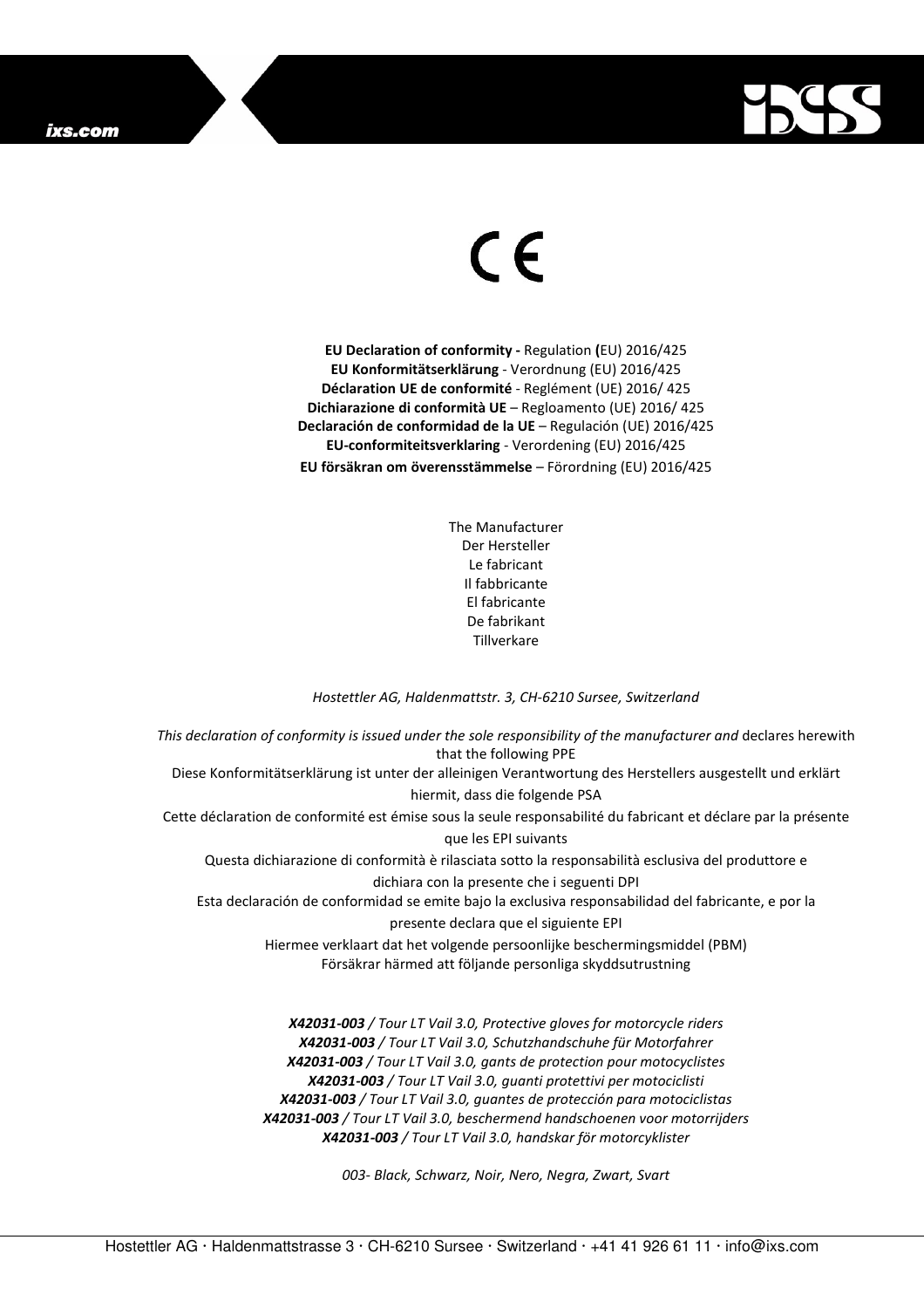

has undergone the EU-type examination conformity assessment procedure (Module B) performed by the Notified Body, **CTC** (n° 0075) 4, rue Hermann Frenkel, F-69367 Lyon cedex 07 (France) which has issued the EU Type Examination Certificate No. 0075/1895/ 162/02/19/0420.

And is compliant with the following Standard EX13594:2015

.

hat das EU-Baumusterprüfungs-Konformitätsbewertungsverfahren durchlaufen (Modul B) durchgeführt von der benannten Stelle, **CTC** (n° 0075) 4, rue Hermann Frenkel, F-69367 Lyon cedex 07 (Frankreich) die die EU-Baumusterprüfbescheinigung Nr. 0075/1895/162/02/19/0420 ausgestellt hat.

und entspricht der folgenden Norm EN16594:2015

a subi la procédure d'évaluation de la conformité pour l'examen de type UE (module B) réalisée par l'organisme notifié, **CTC** (n° 0075) 4, rue Hermann Frenkel, F-69367 Lyon cedex 07 (France), qui a délivré le certificat d'examen de type UE n°. 0075/1895/162/ 02/19/0420.

Et est conforme à la norme suivante EN13594:2015

è stato sottoposto alla procedura di valutazione della conformità dell'esame UE del tipo (modulo B) eseguita dall'organismo notificato, **CTC** (n° 0075) 4, rue Hermann Frenkel, F-69367 Lyon cedex 07 (Francia) che ha rilasciato il certificato di esame UE del tipo n. 0075/1895/162/ 02/19/0420.

Ed è conforme alla seguente norma EN13594:2015

ha sido sometido al procedimiento de evaluación de conformidad del examen de tipo UE (Módulo B) realizado por el organismo notificado, **CTC** (n° 0075) 4, rue Hermann Frenkel, F-69367 Lyon cedex 07 (Francia) que ha emitido el certificado de examen UE de tipo no. 0075/1895/162/ 02/19/0420.

Y cumple con el siguiente estándar EN13594:2015